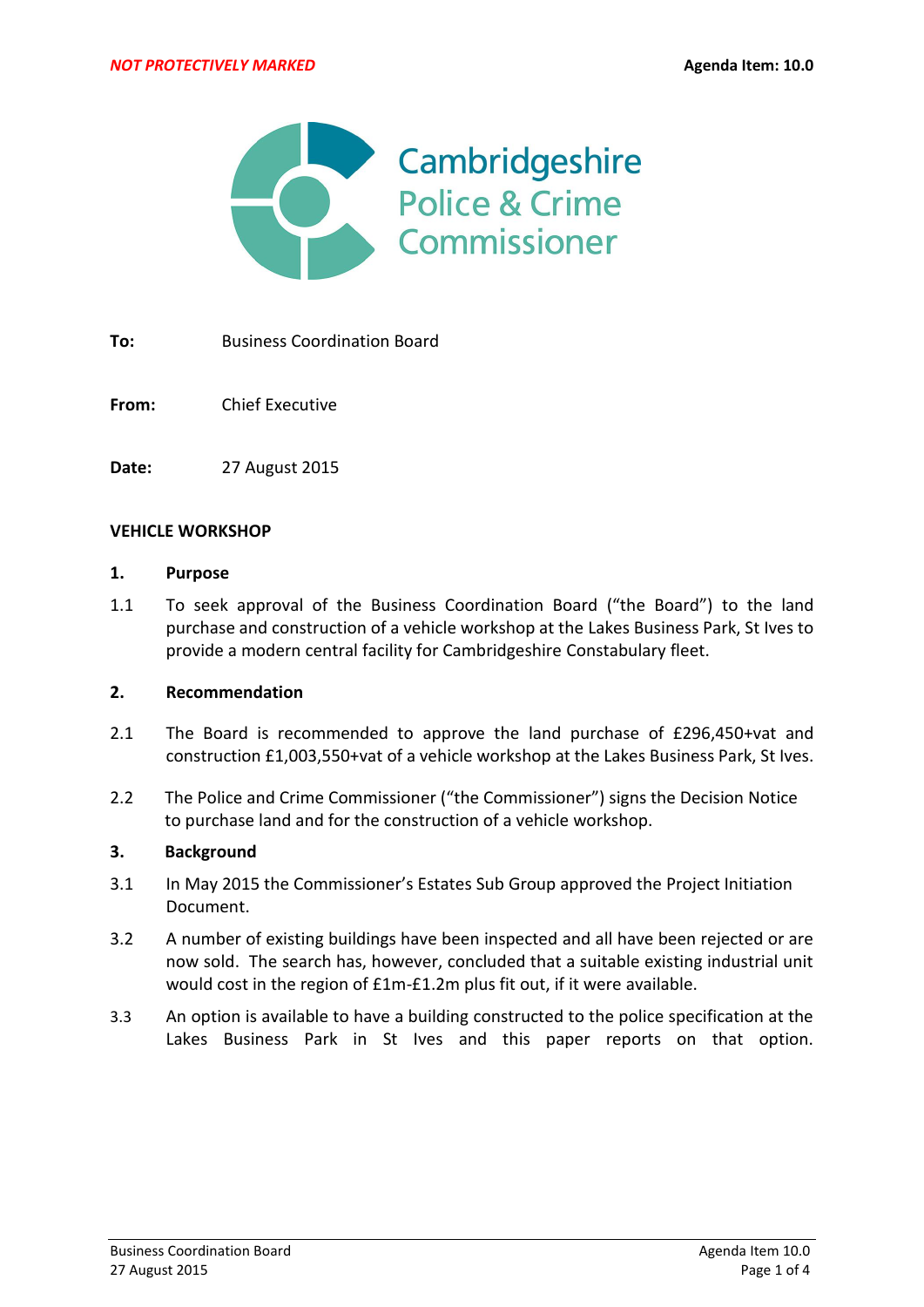

**Lakes Business Park**

- 3.4 The Lakes Business Park comprises a 7.8ha (19 acres) site with detailed planning consent for office, Research and Development, light industrial and warehousing development. Units A&B at the site entrance have been built speculatively. The site is considered to be a good location adjacent to A14.
- 3.5 Units A&B have been inspected and considered too small with Unit G being of suitable size but requiring construction.

| Unit | Site Area<br>Acres | Floor Area (Sq Ft) | Car Spaces | <b>Asking Price</b> |
|------|--------------------|--------------------|------------|---------------------|
| А    | 0.653              | 6,975              | 24         | £700,000            |
| В    | 0.865              | 9,660              | 14         | £940,000            |
| G    | 0.864              | 11,874             | 25         | £1,500,000          |

- 3.6 A Police vehicle workshop specification has been prepared and has a number of additional requirements to a standard unit. These include: additional loading door, shower, heating, exhaust extract, roof lights (10% of roof area), compressor and distribution pipework, concrete base for oil storage tank/skips/recycling and vehicle wash down.
- 3.7 A number of meetings have been held with the developer and agent and draft Heads of Terms and outline specification have been agreed and are summarised below:
	- The site will comprise approximately 0.34ha (0.847acres) and has a purchase price of £296,450 +vat payable upon completion of the land sale. Stamp Duty Land Tax will apply to the land purchase at 3% (£8,893.5).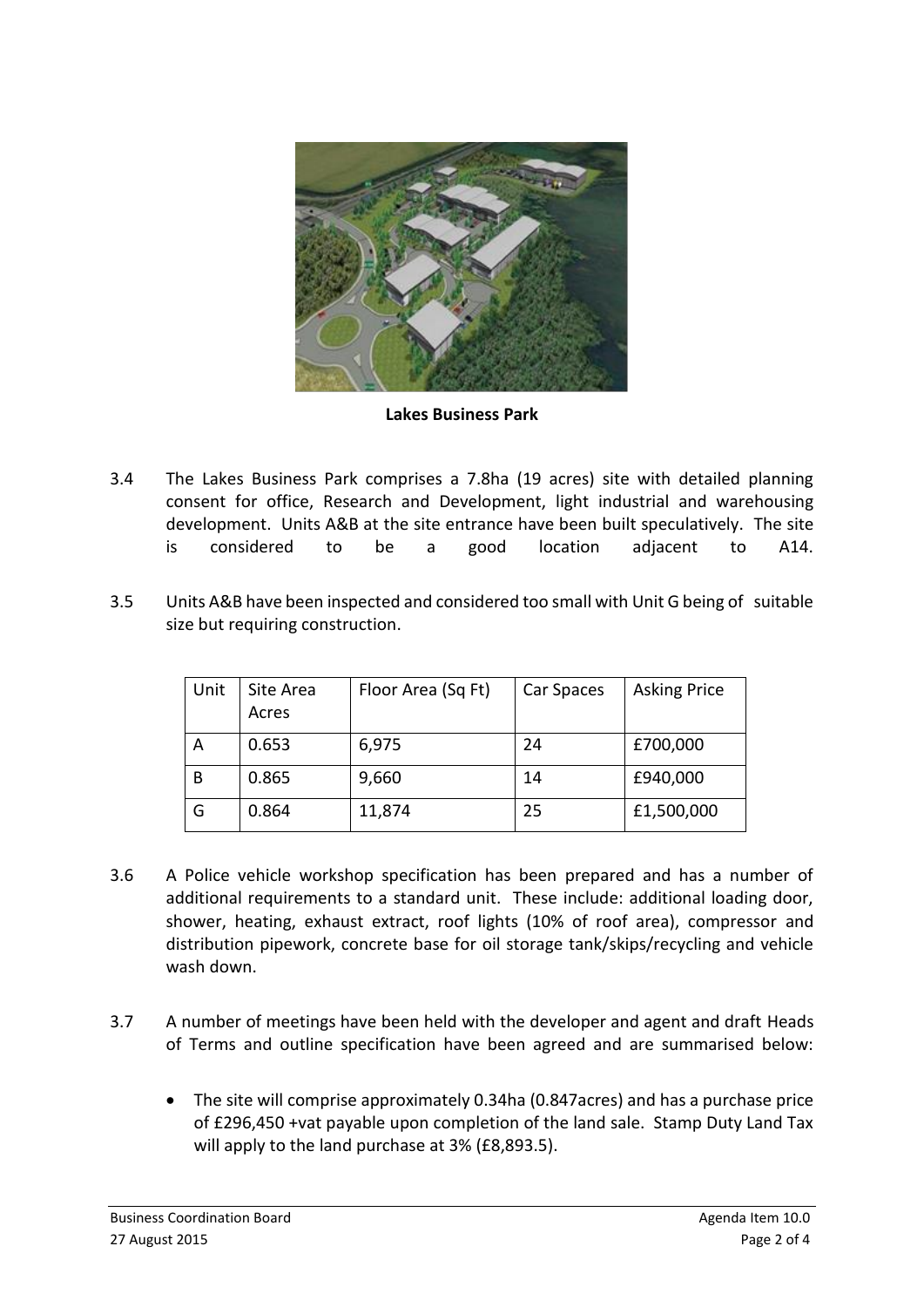

 **Layout Plan for Unit G Lakes Business Park**

- The building cost for a standard specification will be £1,003,550 +vat. Payment will be on monthly certification and a 3% retention will be held for a 12 month defects period.
- A number of occupier enhancements have been agreed and the developer has included these within the specification at the developers cost.
- Security works assessed at £62,000 can be included within the specification or undertaken as part of the fit out. These are, however, purchaser costs.
- Vehicle workshop equipment and fit out are purchaser costs.
- A service charge will apply to the up keep of all common services and parts and is estimated at £1,279pa.
- The following programme has been agreed (subject to a longstop date of 12 months from start on site):

| Activity                                            | Week           |
|-----------------------------------------------------|----------------|
| <b>Agreed Heads of Terms</b>                        | 1              |
| Instruct Solicitors                                 | $\overline{2}$ |
| <b>Exchange Contracts</b>                           | 8              |
| Submit Non Material<br><b>Amendment Application</b> | 10             |
| <b>Obtain Planning Approval</b>                     | 18             |
| <b>Start on Site</b>                                | 20             |
| <b>Practical Completion</b>                         | 54             |